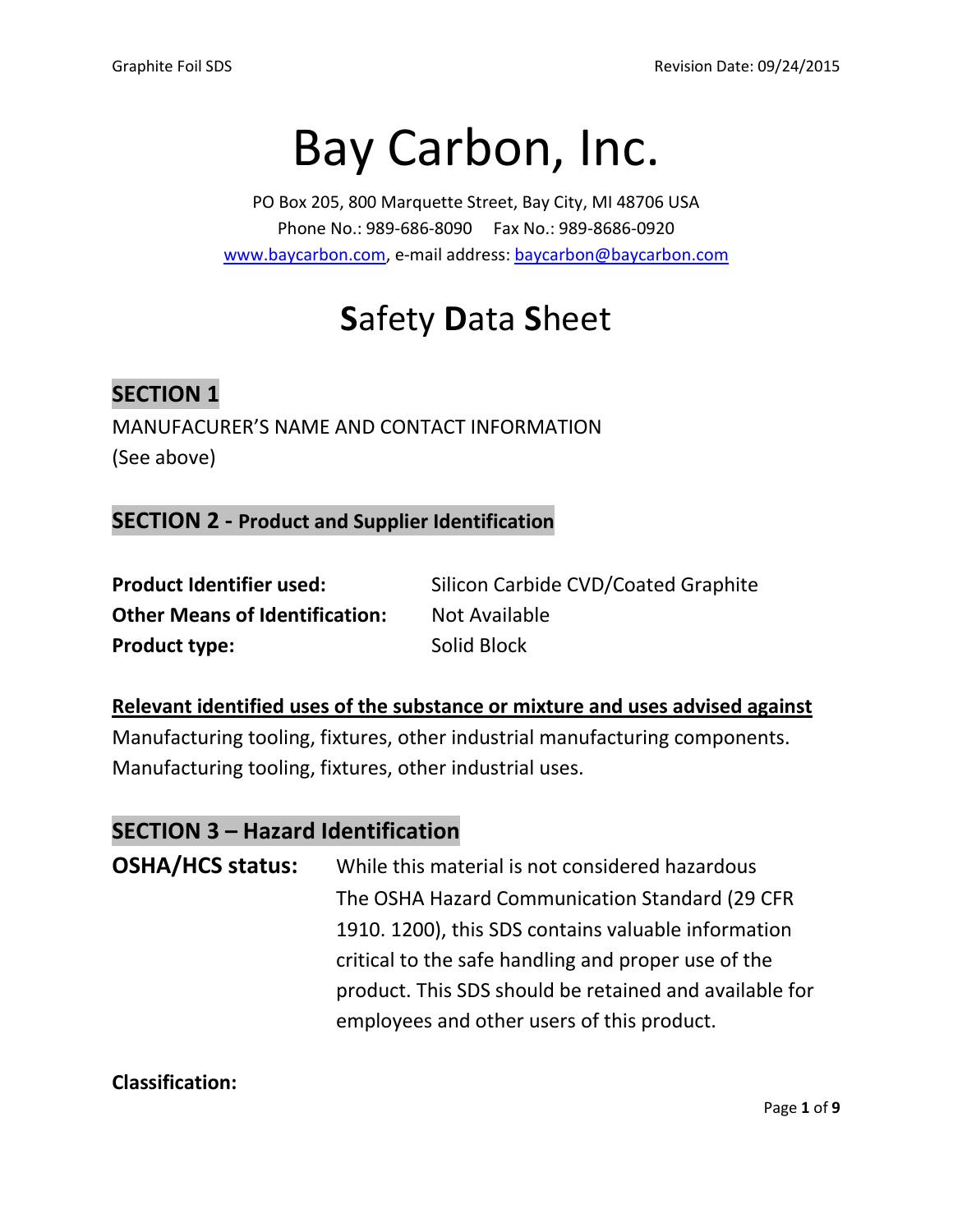This material is not classified as hazardous under the Globally Harmonized System of Classification and Labeling and the US OSHA Hazard Communication Standard.

| Signal word, symbols, hazards and              | Insoluble Not applicable (because |
|------------------------------------------------|-----------------------------------|
|                                                | not classified as hazardous)      |
| <b>Other information about health hazards:</b> |                                   |
|                                                | No known significant effects or   |
|                                                | critical hazards.                 |

#### **Appearance: Other information about physical hazards:**

May form combustible dust concentrations in air during processing activities (including; but not limited to: cutting, sanding, drilling, machining, dust control equipment, other dust generating activities). Users of this material should perform combustibility testing, prior to use, specific to their use conditions if dust is to be generated.

#### **SECTION 4 – Composition**

| Component           | <b>CAS Registry Number</b> | Concentration<br>% by weight |
|---------------------|----------------------------|------------------------------|
| Graphite, synthetic | 7440-44-0                  | 90-99%                       |
| Silicon, carbide    | $409 - 21 - 2$             | $1 - 10%$                    |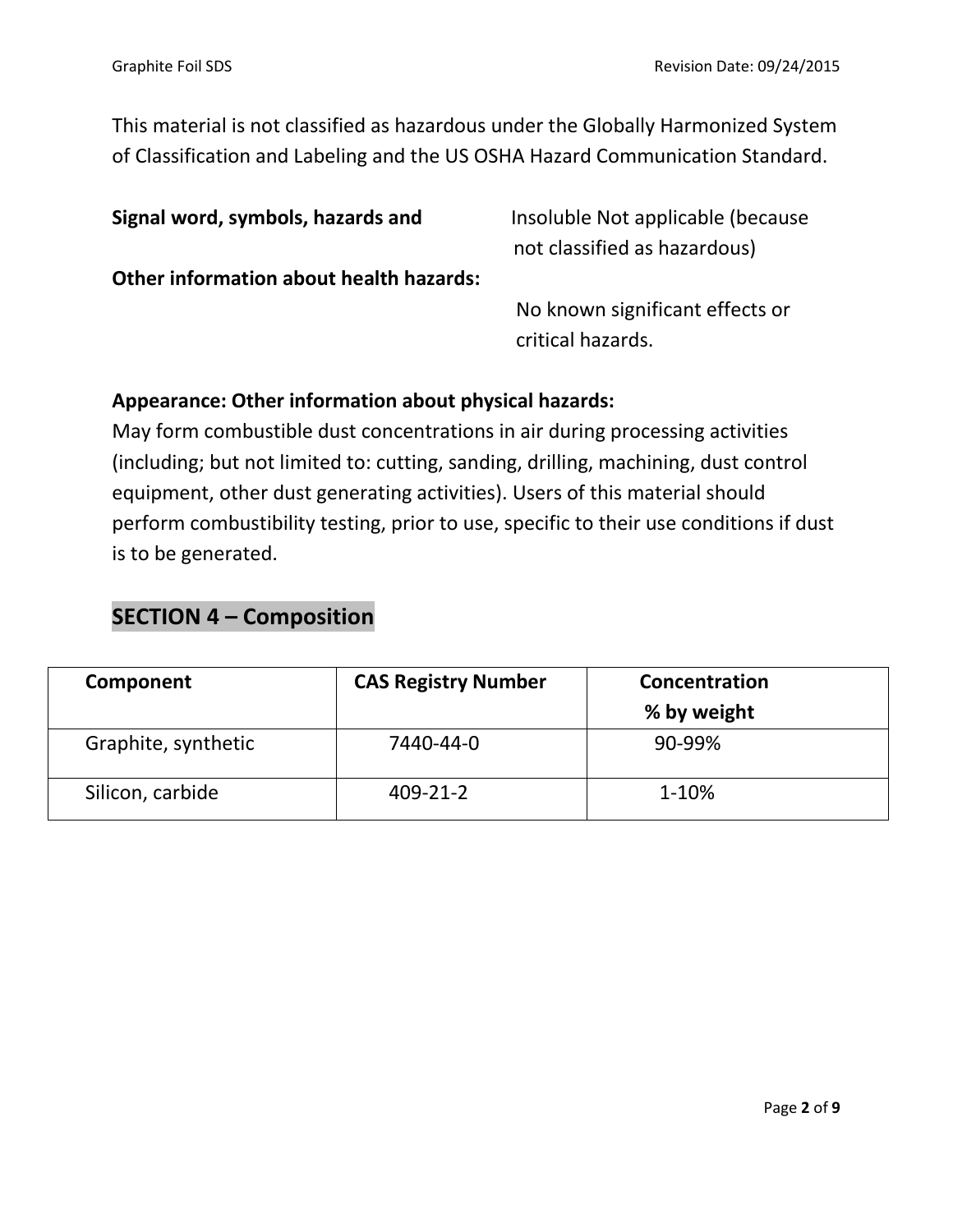## **SECTION 5 - First Aid Measures**

| Inhalation:                      | Remove affected personnel to an exposure-                                                                                                                                                                                                |
|----------------------------------|------------------------------------------------------------------------------------------------------------------------------------------------------------------------------------------------------------------------------------------|
| Skin and eye contact:            | free environment. Wash skin with soap and                                                                                                                                                                                                |
| Ingestion:                       | water. Immediately flush eyes with plenty of<br>Water for at least 20 minutes occasionally<br>lifting the upper and lower eyelids. Wash<br>mouth with water. Do not induce vomiting<br>unless directed to do so by medical<br>personnel. |
| Indication of need for:          |                                                                                                                                                                                                                                          |
| Immediate medical attention      | If breathing is difficult, oxygen may be                                                                                                                                                                                                 |
| and special treatment:           | administered, seek medical attention. If                                                                                                                                                                                                 |
|                                  | breathing has stopped, artificial respiration                                                                                                                                                                                            |
|                                  | should be started. Seek medical attention.                                                                                                                                                                                               |
| Most important symptoms/effects. |                                                                                                                                                                                                                                          |
| acute and delayed.               | No known significant effects or critical                                                                                                                                                                                                 |
|                                  | hazards.                                                                                                                                                                                                                                 |

## **SECTION 6 - Fire Fighting Measures**

Fine dust clouds may form explosive mixtures with air.

#### **Suitable extinguishing media:**

Use an extinguisher that is suitable for the surrounding fire. Dusts are combustible- Use water, Carbon Dioxide, dry chemical or foam.

#### **Hazardous thermal decomposition products:**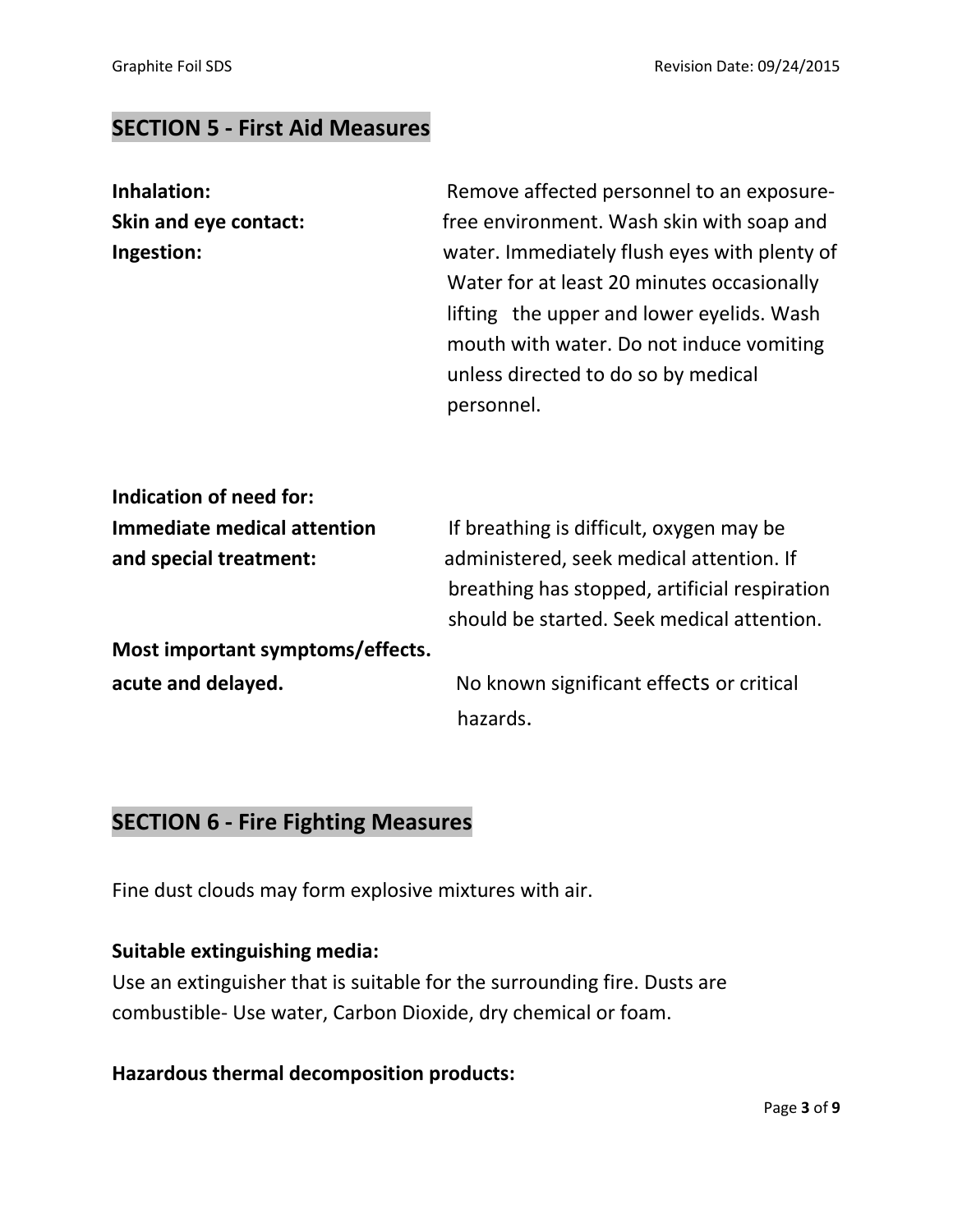Under normal conditions of storage and use, hazardous decomposition products should not be produced.

#### **Combustion Hazards:**

When burned, carbon/graphite release carbon dioxide (and possible carbon monoxide if there is not enough oxygen for complete combustion).

#### **Special fire-fighting procedures;**

Use protective clothing and breathing equipment appropriate to the surrounding fire. Material in or near fires should be cooled with a water spray or fog. A selfcontained breathing apparatus, operating in the positive pressure mode should be worn for combating fires.

#### **Unusual fire and explosion hazards:**

As is the case with any combustible dust, concentration of airborne carbon/graphite powder can present a dust explosion hazard. Practice good housekeeping to prevent dust accumulation and prevent situations where substantial amounts of dust can become airborne. Thermal decomposition or combustion may produce smoke, oxides of Carbon and low molecular weight organic compounds whose composition has not been characterized.

**Flash point:** Not applicable **Flammable limits:** Not applicable

## **SECTION 7- Accidental Release Measures**

Minimize dust generation and accumulation. Keep unnecessary and unprotected personnel from entering. Provide adequate ventilation. Put on appropriate personal protective equipment.

**For Emergency responders:**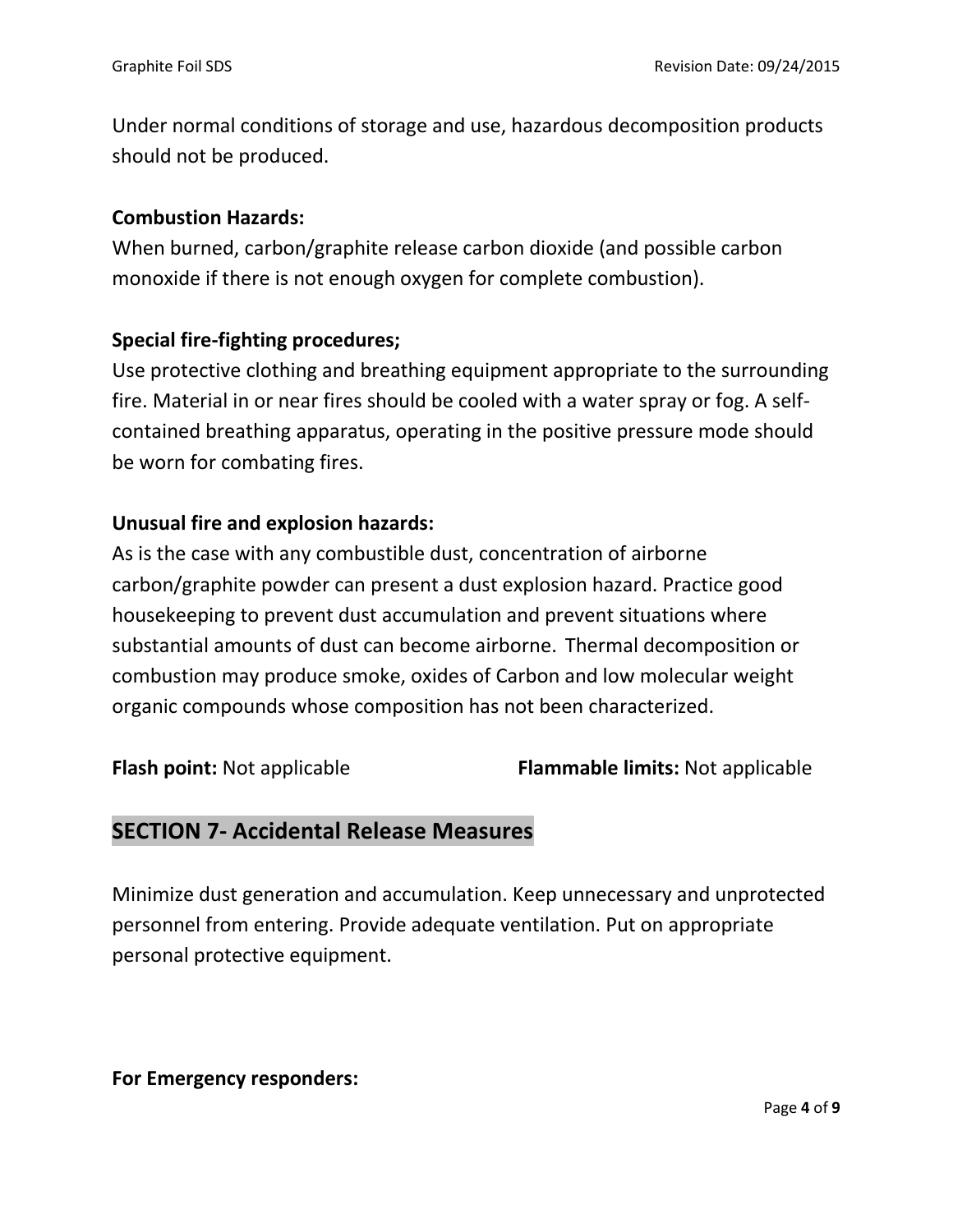If specialized clothing is required to deal with the spillage, take note of any information in Section 10 on suitable and unsuitable materials. Dust deposits should not be allowed to accumulate on surfaces, as these may form and explosive mixture if they are released into the atmosphere in sufficient concentrations.

## **SECTION 8- Handling and storage**

Maintain blocks in stable condition. Any machined generated dust or powder should be maintained in closed container. Do not let containers of material accumulate in the workplace. Avoid creating and breathing airborne dust. Practice good hygiene. As good practice, wash hands before eating, drinking or smoking and do not store food, or eat or drink, in areas where chemicals are handled. Any dusts generated during handling or processing should be cleaned up by wet mopping or vacuuming with a unit which contains a Hepa filter. Dry sweeping can suspend particulate matter in the atmosphere.

## **SECTION 9- Exposure Controls and personal Protection**

| <b>Material</b> | <b>OSHA PEL</b>      | <b>ACGIH TLV</b>                     |
|-----------------|----------------------|--------------------------------------|
|                 | 8-Hr TWA             | 8-Hr TWA                             |
| Graphite,       | 10 mg/m <sup>3</sup> | $2.0 \,\mathrm{mg/m^3}$ (respirable) |
| synthetic       |                      |                                      |

#### **Exposure limits and guidelines:**

Other jurisdiction may have different exposure limits and control guidelines. Users are advised to consult and comply with local regulations.

**Engineering controls:**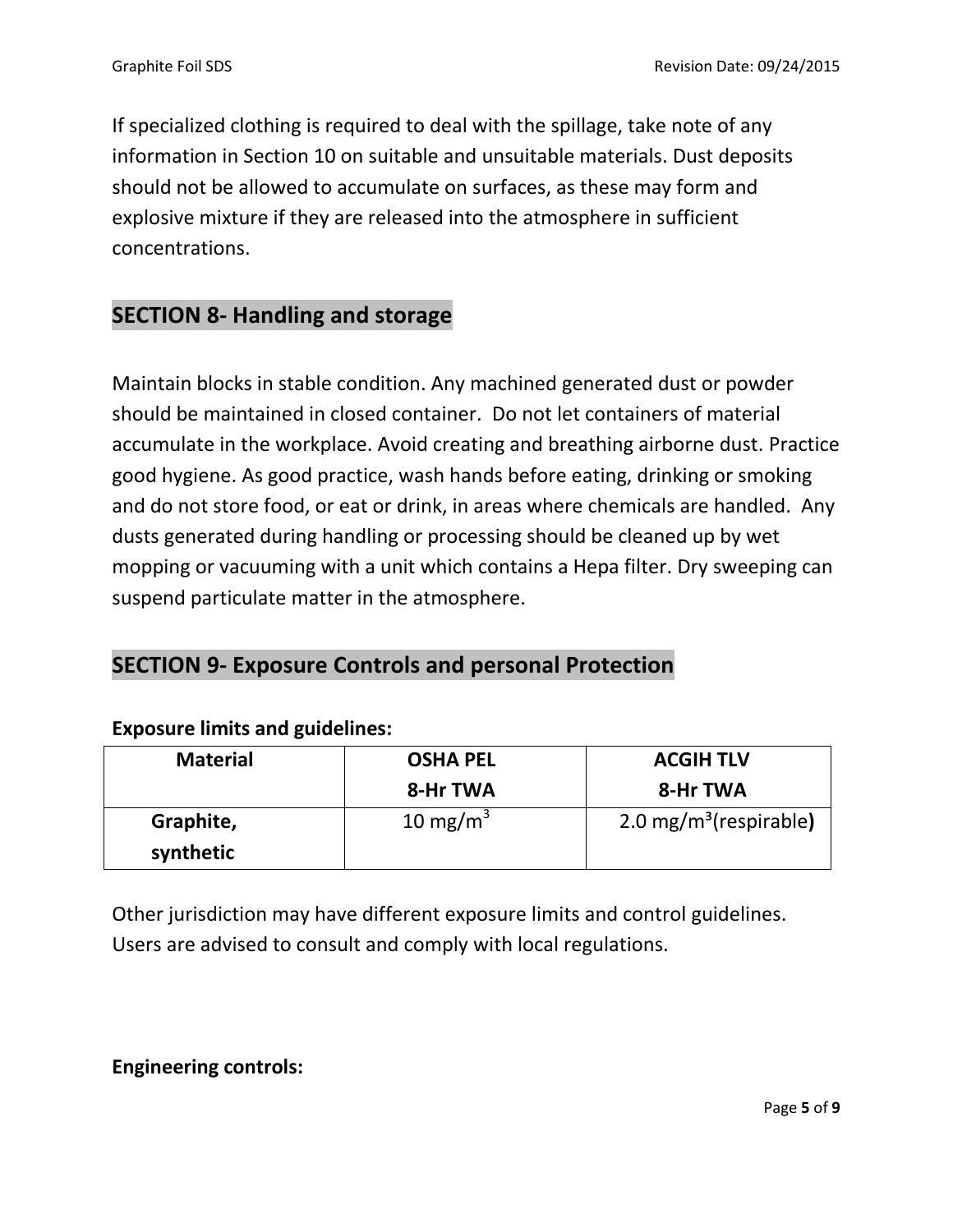Use good housekeeping practices. Use general or local exhaust ventilation, if necessary, to reduce concentrations of airborne contaminates.

#### **Personal protective equipment**:

Use NIOSH-approved respiratory protective equipment (for example, an N-95 dust mask) if exposures exceed established limits. Protective glasses with side shields should be worn to prevent eye contact with particulate matter. Protective gloves are recommended to prevent cuts, abrasions, and irritation during handling and processing. Normal work clothes may become soiled by dusts, coveralls are recommended. Wash soiled clothing before reuse.

#### **General hygiene considerations**:

As good practice, wash hands before eating, drinking or smoking and do not store food, or eat or drink, in areas where chemicals are handled.

## **SECTION 10 – Physical and Chemical Properties**

| Appearance:                                 | Gray to black   | Odor:                    | <b>Odorless</b> |
|---------------------------------------------|-----------------|--------------------------|-----------------|
| <b>Melting point:</b>                       | 3650°C (6602°F) | <b>Boiling Point:</b>    | Not applicable  |
| <b>Flash Point:</b>                         | Not applicable  | <b>Evaporation rate:</b> | Not applicable  |
| <b>Flammability:</b>                        | Not applicable  | LEL/UEL:                 | Not applicable  |
| Vapor pressure:                             | Not applicable  | Vapor density:           | Not applicable  |
| <b>Relative density:</b>                    | 2.3 to 2.8      | <b>Water solubility:</b> | Insoluble       |
| <b>Partition coefficient</b> Not applicable |                 | <b>Auto ignition:</b>    | Very high       |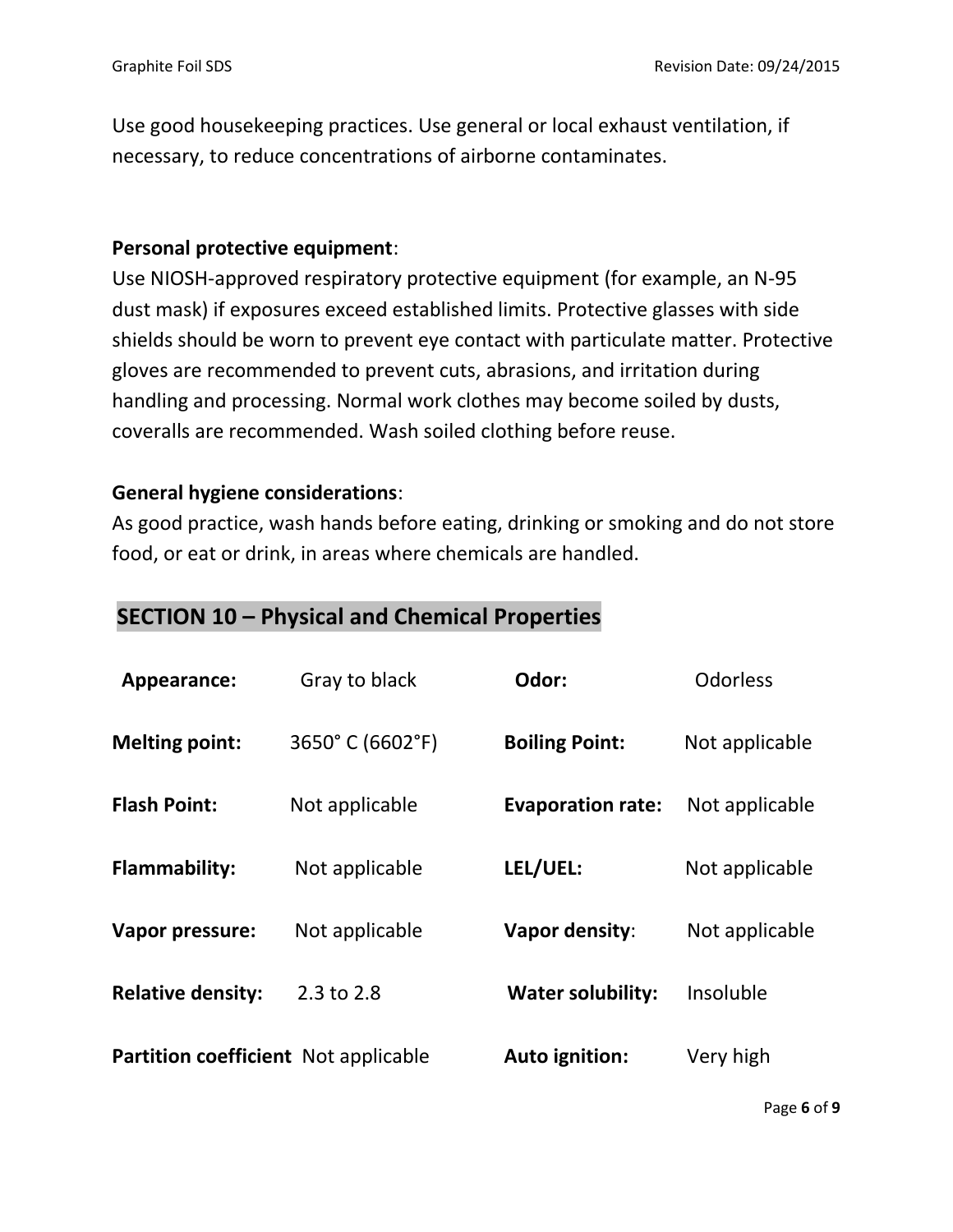#### **(n-octanol/water):**

| <b>Decomposition</b> |  |
|----------------------|--|
|----------------------|--|

**Temperature:** Not applicable **Viscosity:** Not applicable

## **SECTION 11- Stability and Reactivity**

This material is stable and non-reactive

**Stability:** Stable **Hazardous Polymerization:** Will Not Occur **Incompatibility (Materials to Avoid):** Avoid Strong Oxidizing Agents.

## **SECTION 12- Toxicology Information**

#### **Effects of over exposure; acute:**

High concentration of Graphite dusts may be irritating to the eyes, skin, mucous membranes, and respiratory tract.

#### **Information on the likely routes of exposure:**

Route of entry anticipated: Oral, Dermal, and Inhalation**.**

## **SECTION 13 – Ecological Information**

Steps to be taken in case material is spilled or released

Spilled or released material should be picked up with suitable implement and returned to the original container if reusable. If not reusable, the material should be placed in DOT approved containers for disposal. Personal involved in the cleanup should be wearing appropriate personal protective equipment. (See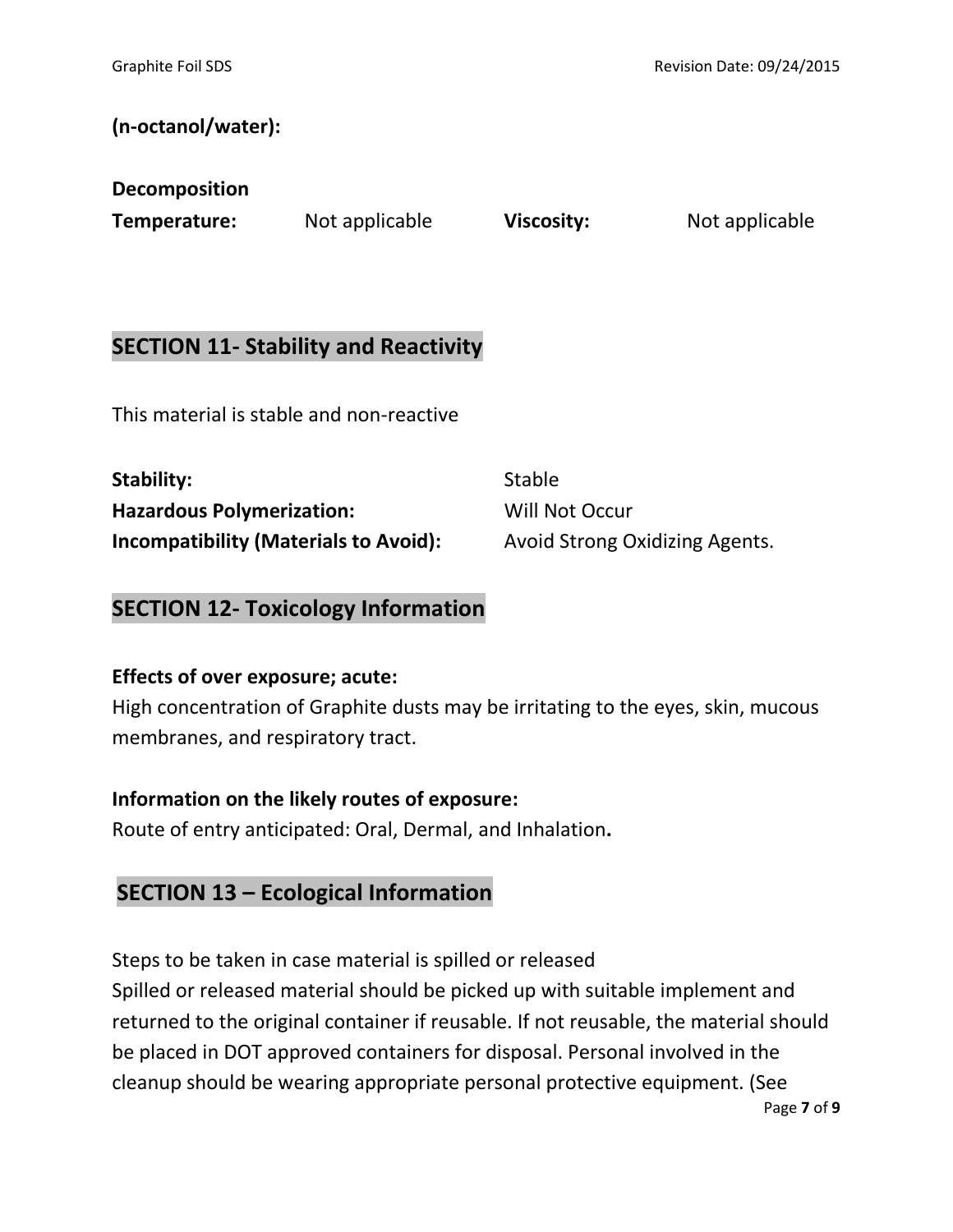Section 9). Carbon/graphite is relatively inert and would be expected to be of negligible consequences in the environment.

## **SECTION 14 – Disposal Considerations**

Dispose in accordance with applicable waste disposal regulations. Do not allow material to enter storm or sanitary sewers, groundwater or soil. Releases may be reportable to local, state, or federal authorities. Disposal in an EPA approved landfill is recommended.

## **SECTION 15 – Transport information**

This product is not regulated as a hazardous material for transportation purposes by any known authority.

## **SECTION 16 – Regulatory information**

The following components are listed: Silicon carbide

## **SECTION 17 – Other Information**

|                        | <b>HMIS Ratings</b> |
|------------------------|---------------------|
| <b>Health</b>          | o                   |
| <b>Flammability</b>    | O                   |
| <b>Physical Hazard</b> | n                   |

## **\* indicates possible chronic health effects from continuing exposures Steps to be taken in case material is released or spilled:**

Reasonable care has been taken in the preparation of information contained in this Safety Data Sheet and the information is provided in good faith. Bay Carbon, Inc. assumes no responsibility as to the accuracy of information drawn from other sources. No warranty, expressed, or implied, is made. Information provided in this SDS has been prepared by competent and appropriately qualified and trained